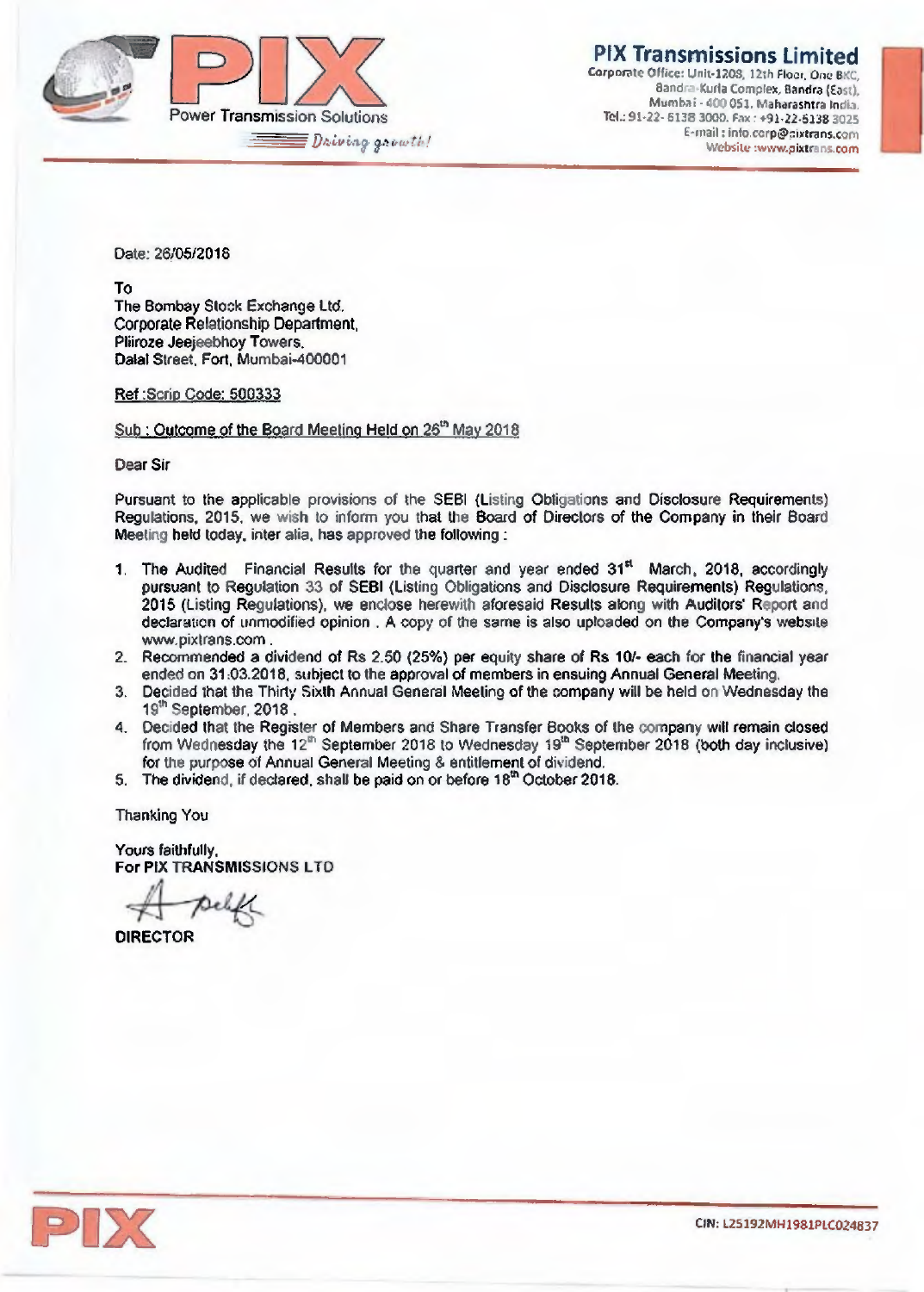# **FIX Transmissions Limited**



Corporate Office: Unit-1208, 12th Floor, One BKC, Bandra-Kurla Complex, Bandra (East), Mumbai - 400 051. Maharashtra India. Tel.. 91-22- 6138 3000. Fax : +91-22-6138 3025 E-mail : info.corp@pixtrans.com Website :www.pixtrans.com

### AUDITED FINANCIAL RESULTS (STANDALONE) FOR THE QUARTER ENDED 31ST. MARCH, 2018

|                |                                                                   | (Amt. in Lacs)       |                  |                |                                |                |  |
|----------------|-------------------------------------------------------------------|----------------------|------------------|----------------|--------------------------------|----------------|--|
|                | <b>Particulars</b>                                                | <b>Quarter Ended</b> |                  |                | <b>Year Ended</b>              |                |  |
|                |                                                                   | 31.03.2018           | 31.12.2017       | 31.03.2017     | 31.03.2018 31.03.2017          |                |  |
|                |                                                                   | <b>Audited</b>       | <b>Unaudited</b> | <b>Audited</b> | <b>Audited</b>                 |                |  |
| 1              | a) Sales (Net of Excise)                                          | 7,982                | 6,711            | 5,872          | 25,088                         | 23,487         |  |
|                | b) Other Income                                                   | 364                  | (87)             | 150            | 539                            | 598            |  |
|                | <b>Total Income</b>                                               | 8,346                | 6,624            | 6,021          | 25,627                         | 24,084.83      |  |
| $\overline{2}$ | Expenditure (a to e)                                              |                      |                  |                |                                |                |  |
|                | a) Cost of Material Consumed                                      | 3,125                | 2,838            | 2,226          | 10,203                         | 8,906          |  |
|                | b) (Increase)/Decrease in stock in trade                          | (41)                 | (318)            | (22)           | (966)                          | (87)           |  |
|                | c) Employees Benefits Expenses                                    | 2,101                | 1,302            | 1,259          | 5,528                          | 5,035          |  |
|                | d) Finance cost                                                   | 301                  | 330              | 352            | 1,267                          | 1,408          |  |
|                | d) Depreciation and Amortisation Expenses                         | 351                  | 344              | 305            | 1,353                          | 1,220          |  |
|                | e) Other Expenses                                                 | 997                  | 1,483            | 1,327          | 4,989                          | 5,309          |  |
|                | <b>Total Expenses</b>                                             | 6,835                | 5,980            | 5,448          | 22,375                         | 21,791.09      |  |
| 3 <sup>1</sup> | <b>Operating Profit before Exceptional Items</b>                  | 1,511                | 644              | 573            | 3,252                          | 2,293.74       |  |
|                | <b>Exceptional Items</b>                                          |                      | $-$              |                |                                |                |  |
| 4              | <b>Profit Before Tax</b>                                          | 1,511                | 644              | 573            | 3,252                          | 2,294          |  |
|                | a) Current Tax                                                    | 420                  | 288.42           | 162.50         | 920                            | 650            |  |
|                | b) Deferred Tax                                                   | 6373                 | 91.00            | 37.25          | 185                            | 149            |  |
|                | <b>Total Tax Expenses</b>                                         | 483.73               | 379.42           | 199.75         | 1,105                          | 799.00         |  |
| 5              | <b>Profit After Tax</b>                                           | 1,027                | 264              | 374            | 2,147                          | 1,495          |  |
|                |                                                                   |                      |                  |                |                                |                |  |
| 6              | Other comprehensive income net of taxes                           |                      |                  |                |                                |                |  |
|                | I) Items that will not be reclassified to profit or loss          |                      |                  |                |                                |                |  |
|                | Remeasurement of defined benefit plans                            | 1.25                 | (38.69)          | 0.63           | 5                              | $\overline{3}$ |  |
|                | II) Income tax relating to Items that will not be reclassified to | (0.43)               | 13.39            | (0.22)         | (2)                            | (1)            |  |
|                | profit or loss                                                    |                      |                  |                |                                |                |  |
|                | II) Items that will be reclassified to profit or loss             |                      |                  |                |                                |                |  |
|                | Other than employment benefit                                     |                      |                  |                |                                |                |  |
|                | II) income tax relating to Items that will not be reclassified to |                      |                  |                |                                |                |  |
|                | profit or loss                                                    |                      |                  | $\sim$         | $\left\vert \psi\right\vert$ . |                |  |
|                | Total Other Incomprehensive Income for the Year                   | 0.82                 | (25.30)          | 0.41           | 3                              |                |  |
|                | Total Comprehensive Income for the period                         | 1,027.83             | 239.07           | 374.10         | 2,150                          | 1,496          |  |
|                | Details of equity share capital                                   |                      |                  |                |                                |                |  |
|                | Paid-up equity share capital                                      | 136 25               | 136 25           | 136.25         | 136.25                         | 136 25         |  |
|                | Face value of equity share capital                                | 10                   | 10               | 10             | 10                             | 10             |  |
|                | Earning Per Share                                                 |                      |                  |                |                                |                |  |
|                | Basic (In Rs.)                                                    | 7.54                 | 1.75             | 2.75           | 15.78                          | 10.98          |  |
|                | Diluted (In Rs.)                                                  | 7.54                 | 1.75             | 2.75           | 15.78                          | 10.98          |  |
|                |                                                                   |                      |                  |                |                                |                |  |



**XIR** 

CIN: L25192MH1981PLC024837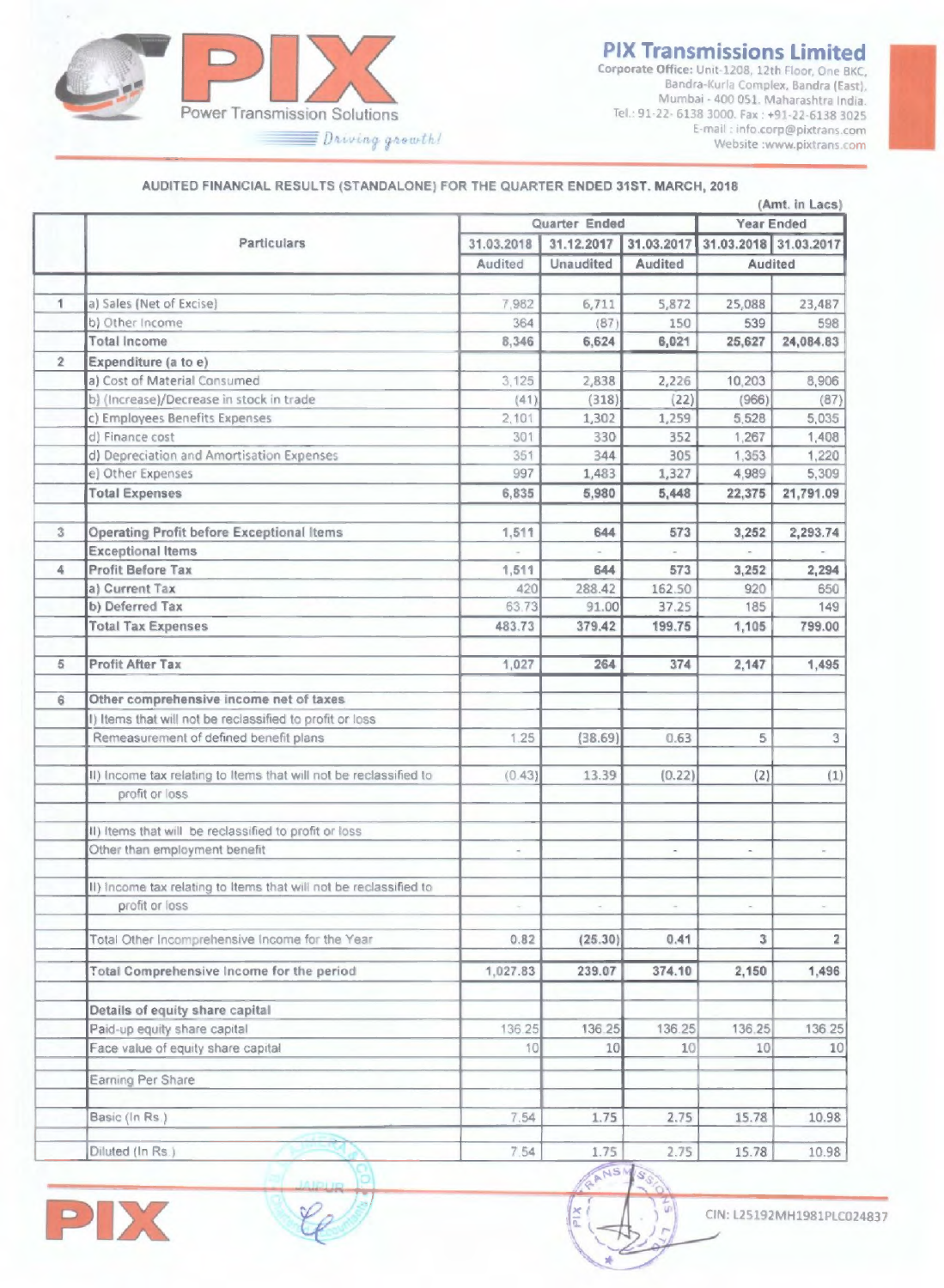**Statement of Assets & Liabilities as under:-** 

|                   | <b>Particulars</b>                      | <b>AUDITED STANDALONE</b> |            |  |  |
|-------------------|-----------------------------------------|---------------------------|------------|--|--|
|                   |                                         | 31.03.2018                | 31.03.2017 |  |  |
|                   |                                         |                           |            |  |  |
|                   | <b>ASSETS</b>                           |                           |            |  |  |
|                   | <b>Non-Current Assets</b>               |                           |            |  |  |
|                   | Property, Plant & Equipment             | 18,560                    | 17,191     |  |  |
| $\mathbf{a}$<br>b | Capital work in Progress                |                           | 467        |  |  |
|                   |                                         | 24                        | 26         |  |  |
| C<br>d            | <b>Intangible Assets</b>                |                           |            |  |  |
|                   | <b>Financial Assets</b>                 | 106                       | 137        |  |  |
|                   | i) Investments                          | 568                       | 518        |  |  |
|                   | ii) Loans                               |                           |            |  |  |
|                   | iii) Others                             | 414                       | 1,127      |  |  |
| e                 | <b>Other Non Current Assets</b>         |                           |            |  |  |
|                   | <b>TOTAL</b>                            | 19,671                    | 19,466     |  |  |
|                   | <b>Current Assets</b>                   |                           |            |  |  |
| $\mathbf{a}$      | <b>Inventories</b>                      | 5,131                     | 3,736      |  |  |
| $\mathbf b$       | <b>Financial Assets</b>                 |                           |            |  |  |
|                   | i) Current Investments                  | 1,124                     | 2,245      |  |  |
|                   | ii) Trade Receivables                   | 7,465                     | 6,980      |  |  |
|                   | iii) Cash and Cash Equivalents          | 250                       | 1,361      |  |  |
|                   | iv) Bank Balance Other than (iii) above | 675                       | 214        |  |  |
|                   | v) Loans                                | 83                        | 86         |  |  |
|                   | vi) Other Fianacial Assets              | 10                        | 18         |  |  |
| C.                | <b>Other Current Assets</b>             | 503                       | 1,036      |  |  |
|                   | <b>TOTAL</b>                            | 15,240                    | 15,677     |  |  |
|                   | <b>TOTAL ASSETS</b>                     | 34,911                    | 35,143     |  |  |
|                   |                                         |                           |            |  |  |
| $\mathbf{II}$     | <b>EQUITY AND LIABILITIES</b>           |                           |            |  |  |
| A                 | <b>EquityShare Capital</b>              | 1,362                     | 1,362      |  |  |
|                   | <b>Other Equity</b>                     | 17,485                    | 15,614     |  |  |
|                   | <b>Total Equity Capital</b>             | 18,848                    | 16,976     |  |  |
| B                 | <b>LIABILITIES</b>                      |                           |            |  |  |
|                   | <b>Non Current Liabilities</b>          |                           |            |  |  |
| $\mathbf{a}$      | <b>Financial Liabilities</b>            |                           |            |  |  |
|                   | i) Borrowings                           | 4,148                     | 4,978      |  |  |
| $\mathbf b$       | Provisions                              | 809                       | 795        |  |  |
| C.                | Deferred Tax Liabilities (Net)          | 1339                      | 1,202      |  |  |
|                   | <b>TOTAL</b>                            | 6,296                     | 6,975      |  |  |
|                   |                                         |                           |            |  |  |
|                   | <b>CURRENT LIABILITIES</b>              |                           |            |  |  |
| $\mathbf{a}$      | <b>Financial Liabilities</b>            |                           |            |  |  |
|                   | i) Borrowings                           | 6,261                     | 7,763      |  |  |
|                   | ii) Trade Payables                      | 1,881                     | 1,947      |  |  |
|                   | iii) Other Financial Liabilities        | 71                        | 57         |  |  |
| $\mathbf b$       | <b>Other Current Liabilities</b>        | 1,055                     | 932        |  |  |
| C                 | Provisions                              | 499                       | 491        |  |  |
|                   | <b>TOTAL CURRENT LIABILITIES</b>        | 9,768                     | 11,191     |  |  |
|                   | TOTAL EQUITY AND LIABILITIES            | 34,911                    | 35,143     |  |  |



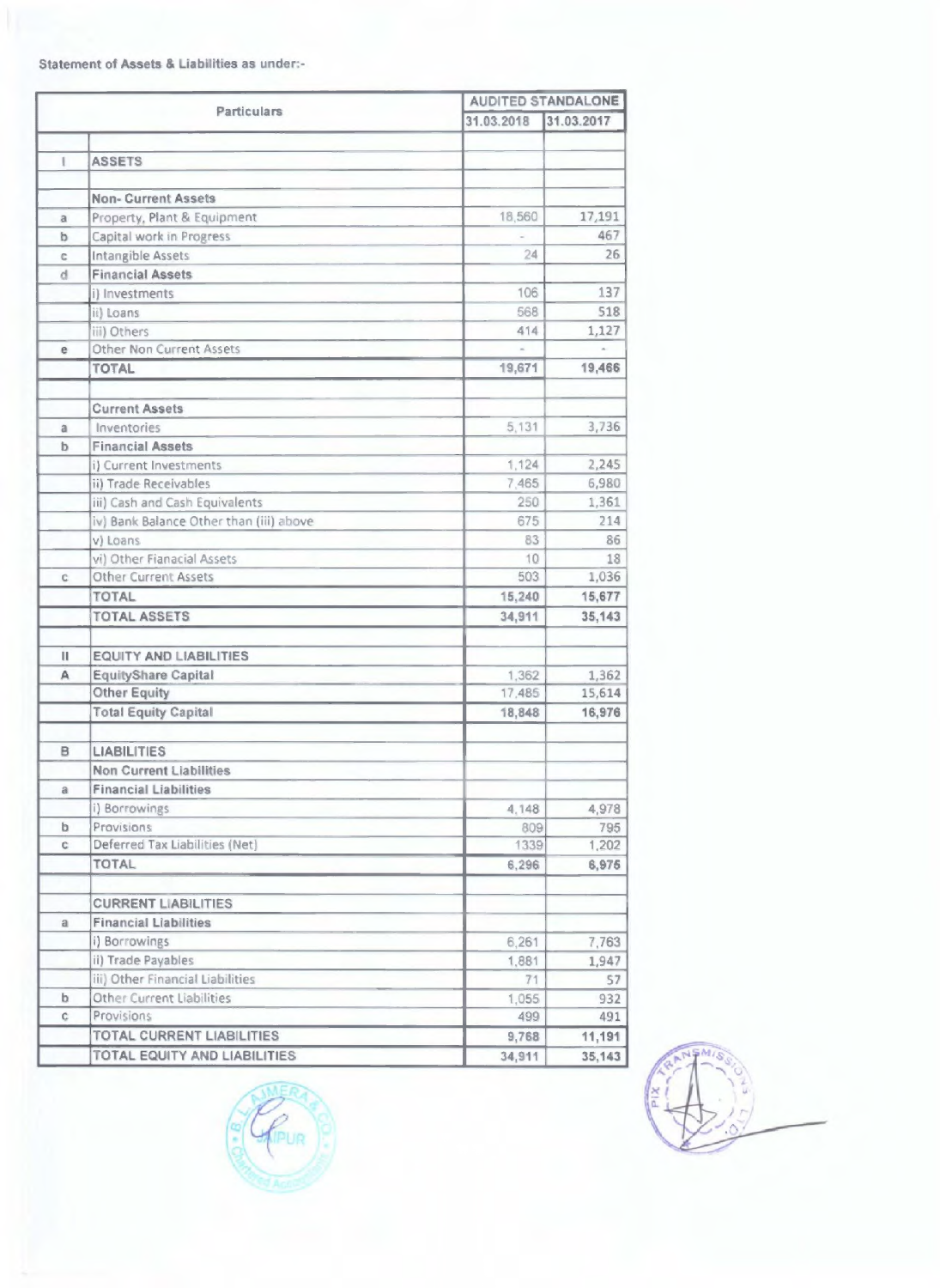The reconciliation of net profit or loss reported in accordance with Indian GAAP to total comprehensive income in accordance with IND AS is given below:

| 1,027.01<br>373.68 | 2,147.18         |
|--------------------|------------------|
|                    |                  |
| 1.25               | 5.00<br>0.63     |
| (0.43)             | (1.73)<br>(0.22) |
| 1.027.83<br>374.10 | 2,150.45         |
| $\sim$             |                  |
| ¥<br>$\sim$        |                  |
| 374.10<br>1,027.83 | 2,150.45         |
|                    |                  |

**EXPLANATION OF RECONCILIATION** OF STATEMENT OF PROFIT **AND LOSS ACCOUNT ON TRANSITION TO INDIAN ACCOUNTING STANDARDS (IND AS)** 

#### **NOTES**

- 1) The above results for the quarter and year ended March 31, 2018 as audited and recommended by the Audit Committee of the board, has been approved by the Board of Directors at its meeting held on 26th May, 2018.
- 2) The Board of Directors have recommended a dividend Rs. 2.5 (25%) per share of Rs. 10 each for the year 2017-18.
- 3) The statement has **been prepared** in accordance with the Companies (Indian Accounting **Standards) Rules, 2015 (Ind AS) prescribed under section** 133 of the Companies Act 2013 and other recognised Accounting Practices and policies to the extent applicable beginning April 1, 2017. The company has for the first time adopted Ind AS with the transition date of April 1, 2016.
- 4) The format for unaudited Quarterly results as prescribed in SEBI's circular CIR/CFD/CMD/15/2015 dated November 30, 2015,
	- has been modified to comply with the requirements of SEBI's circular dated July 5, 2016, Ind AS and Schedule III (Part II) to the Companies Act 2013 which are applicable to Companies that are required to coomply with Ind AS.
- 5) The results for the quarter/ year ended March 31, 2017 have been restated to comply with Ind AS to make **them comparable** with the **current period. The figures** for previous period **have** been **regrouped/ rearranged/** reclassified wherever necessary to make them comparable with those of current year.
- 6) The figures for the quarter ended March 31st 2018 and March 31 **2017 are** the balancing figures between audited figures in respect of the full financial year and unaudited published figures in respect of the financial results upto the 3rd quarter of the respective financial years.
- 7) The company is engaged in the business of Industrial Rubber Products and therefore, has only. one reportable segment in accordance with Ind AS 108 "Operating Segment"
- 
- DATE 26-05.2018

PLACE MUMBAI For Pix Transmissions Limited

Amarpal Sethi **Chairman & Managing Director**  DIN 00129462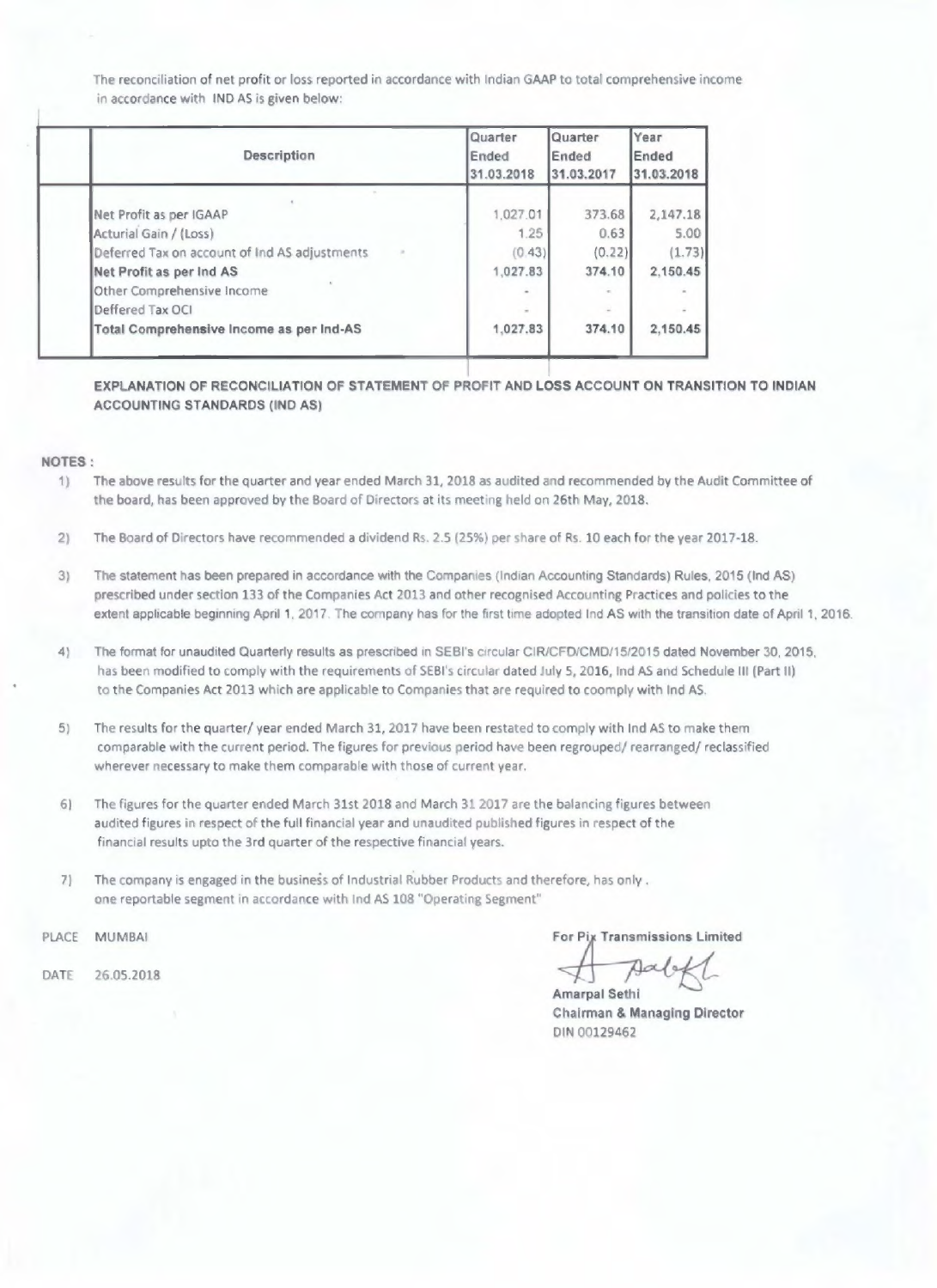## B. I,. AJMEPA *0* CO

**CHARTERED ACCOUNTANTS** 

**MAUI CIIIIOGALAL TRUST BUILDING MIRZA ISMAIL ROAD JAIPUR - 302 001 (INDIA) TEL . 0101-2373033. 4047533 E•mmil : blajrneracogejmerapoup.mt / blajmeracc@blajmeracu Website www.blajmereco.in** 

**Auditor's Report on Standalone Financial** Results of PIX Transmissions Ltd. pursuant to the **regulation 33 of SEMI (Listing Obligations** and Disclosure Requirements) Regulation, 2015

#### **INDEPENDENT AUDITOR'S REPORT**

**To The Board of Directors PIX Transmissions Ltd.** 

- **1. We have audited the accompanying Statements of Standalone Financial Results of PIX**  Transmissions Ltd. ("The Company") for the quarter and year ended 31<sup>x</sup> March, 2018 ("The **Statement"), attached herewith, being submitted by the Company pursuant to the requirement of Regulation 33 of SEBI (Listing Obligations and Disclosure Requirements)**  Regulations, 2015 as modified by Circular No. CIR/CFD/FAC/62/2016 dated 5<sup>th</sup> July, 2016. **The quarterly standalone financial results are derived figure between the audited figure in respect of the year ended 31" March, 2018 and the published year to date figure up to 31" December,** 2017, **being the date of the end of the third quarter of the current financial year, which were subject to limited review.**
- **2. The standalone financial results for the quarter and year ended 31" March,**. **2018 have been prepared on the basis of the standalone financial results for the nine month period ended 31" December, 2017, the audited annual standalone statement Ind AS financial statements as at and for the year ended 31" March, 2018, and relevant requirements of Regulations 33 of SEW (Listing Obligations and Disclosure Requirements) Regulations, 2015 as modified by Circular No. CIR/CFD/FAC/62/2016 dated 5° July, 2016.**
- **3. These quarterly financial results as well as the year to date financial results have been prepared on the basis of interim financial statements, which are the responsibility of company's management. Our responsibility is to express an opinion on these financial**  results based **on our audit of** such **interim financial statements, which have been prepared** in **accordance with the recognition and measurement principles laid down by Indian**  Accounting Standard 34 "Interim Financial Reporting" ("Ind AS 34") prescribed under section **133 of the Company's Act 2013 read** with **relevant rules issued there under and other accounting principles generally accepted in India.**
- **4. We conducted our audit In accordance** with the **audited standard generally accepted in India. Those standards require that we comply with ethical requirement and plan and perform the audit to obtain reasonable assurance about whether financial results are free of material.misstatements. An audit includes examining, on test basis, evidence supporting the amount disclosed as financial results. An audit also includes assessing the accounting**

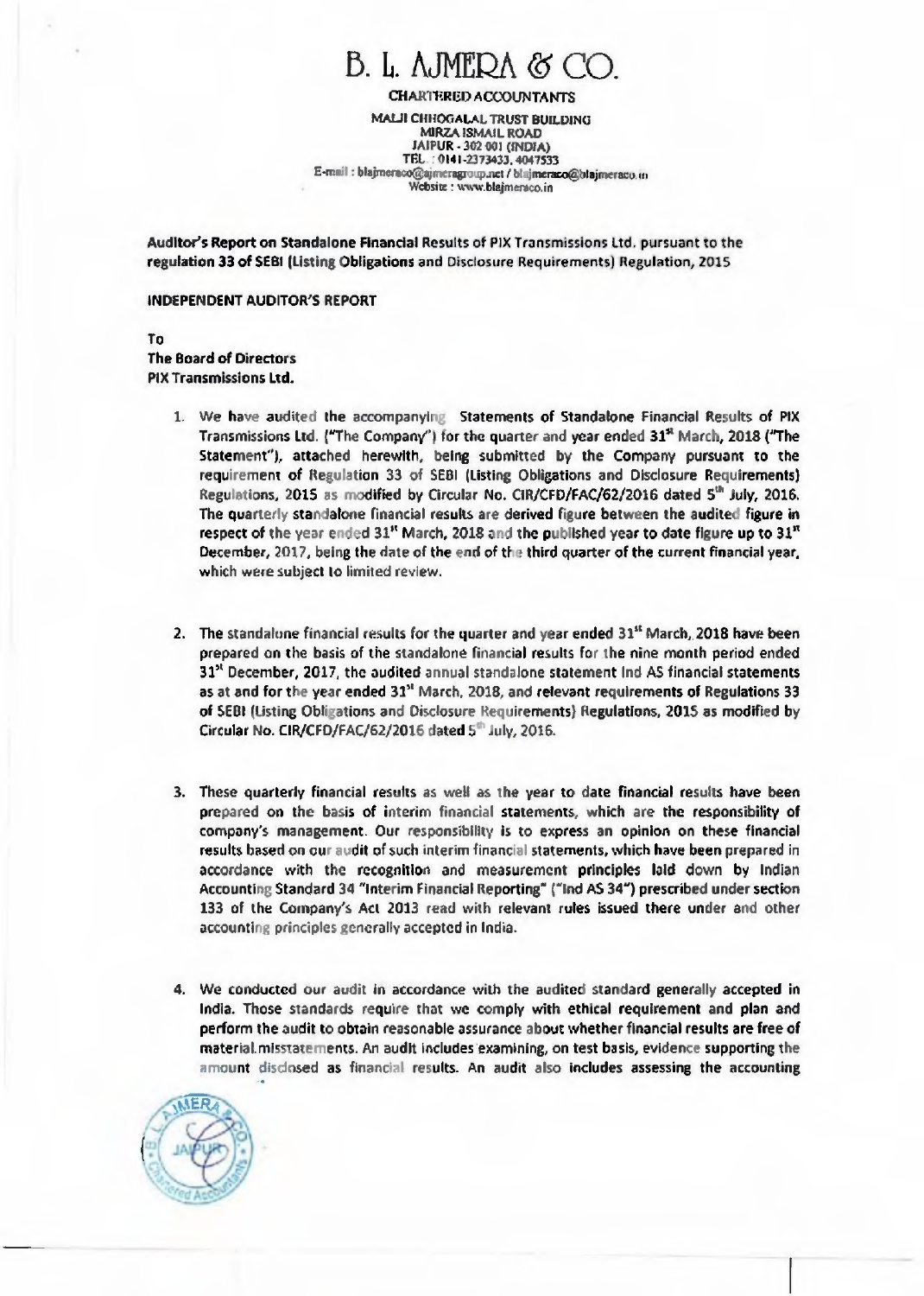principle used and significant estimates made by management. We believe that our audit provides a reasonable basis for our opinion.

- 5. The comparative Ind AS financial information of the Company for the quarter and year ended March 31, 2017 included in these standalone Ind AS financial results have been audited by the predecessor auditor. The report of the predecessor auditor on the comparative financial information expressed an unmodified opinion.
- 6. In our opinion and to the best of our Information and according to the explanations given to us these quarterly standalone financial results as well as the year to date results:
	- (a) are presented in accordance with the requirements of Regulation 33 of SERI (Listing Obligations and Disclosure Requirements) Regulations, 2015 as modified by Circular No. CIR/CFD/FAC/62/2016 dated 5<sup>th</sup> July, 2016, In this regard; and
	- (b) give a true and fair view of standalone net profit (financial performance including other comprehensive income) and other financial information of the company for the quarter and year ended 31' March, 2018.

For B.L. Ajmera & Co. Chartered Accountants FRN:.001100C)  $\mathcal{L}$   $<$ JAIPUR (Satish Ajmera) Mem. No. 010734)

Partner

Place: Mumbai Date; 26 May, 2018